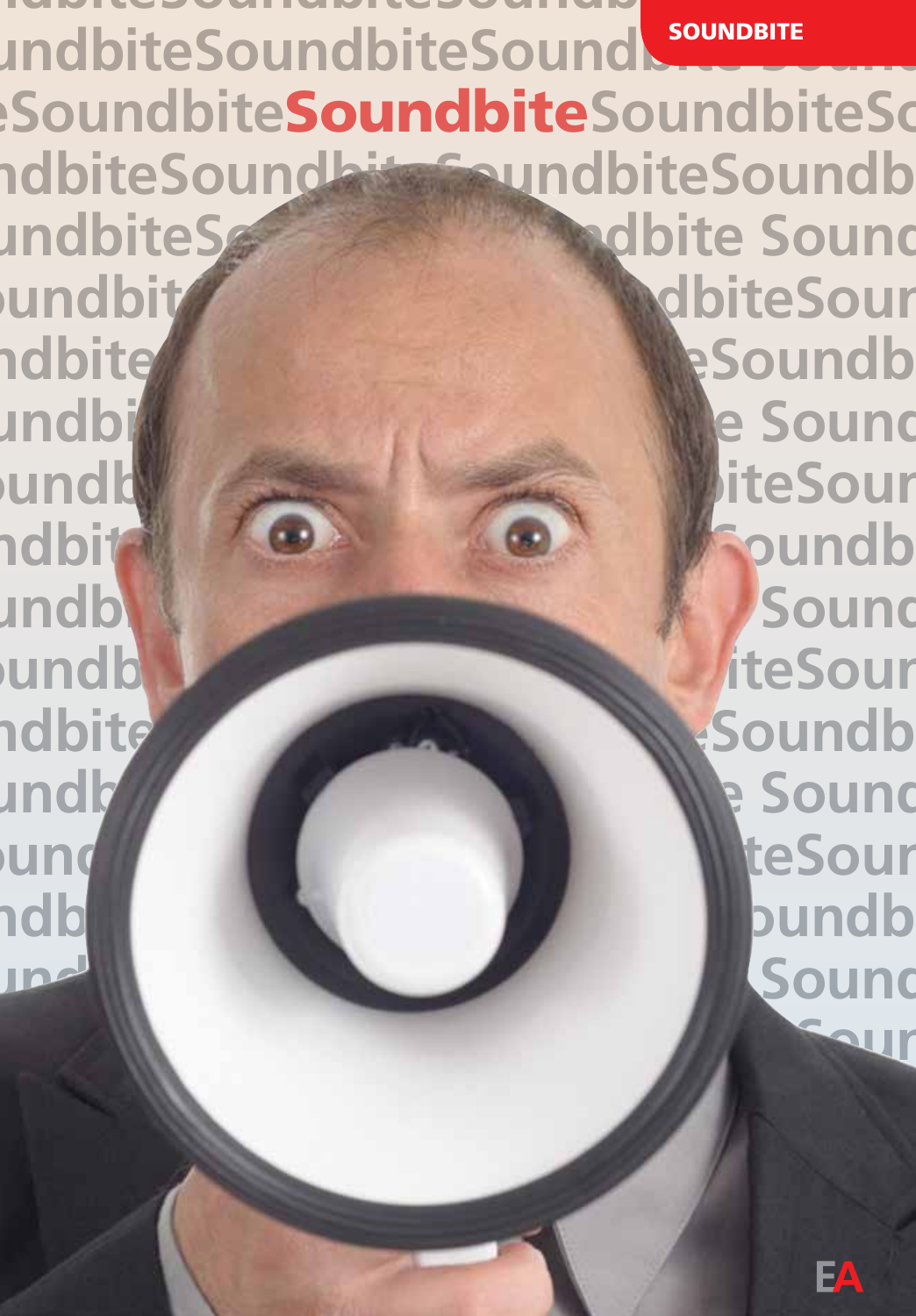## DRUG PRICING: **A primer**

**In** November, Tufts University published its latest analysis of drug research and claimed that it costs roughly \$2.5 billion to make a new drug.

The average time a drug takes from discovery to laboratory testing and clinical trials, is more than a decade, and the vast majority of targeted chemicals never make it to the market.

The Tufts analysis allows for the costs of the failures as well as the successes. The figure was roundly attacked by health and anti-capitalist activists as being far too high, and in Washington DC the debate raged for days.

Drugs are not unique goods, but they are unusual, and the way they are produced and the costs of that production mean that there are always disagreements about how to price drugs.

The pricing of pharmaceutical drugs is not a simple function of supply and demand: production is highly regulated, which affects costs greatly; and ensuring access to some drugs is widely perceived as a moral issue.

Prices need to be higher in industrialised countries in order for pharmaceutical companies to recoup the costs of production, as well as to provide an incentive for further innovation.

The costs of research and development must be shared across the myriad drug markets, with the richer paying significantly more than the poor, and those in the middle contributing more than the poorest

The goal of distinguishing between markets when setting prices is ultimately to reconcile patents – which are necessary for innovation – with the affordability and accessibility of these drugs in poor countries.

In technical language, in order to recoup research costs, companies need to charge more in countries in which demand is more price inelastic and charge less in other countries. The various markets, however, need to be kept apart or the strategy will not work.

While it costs hundreds of millions of pounds to produce the first pill of a new drug, the marginal cost of producing additional pills is very low. Therefore, a traditional pricing

system that charges consumers the marginal cost of the drug would not take into account the high research and development costs that the firm incurred.

A system of competition regulation (or other government action under pressure from activists) that imposed pricing at marginal cost would simply mean that there would be no research and the supply of drugs would dry up. These problems are best dealt with when producers can charge different prices to different people.

Simply put, those who are able and willing to pay more (normally the

54

wealthier) are charged a higher price, while those who can or will only pay less (normally the poorer) are charged a lower price.

If this strategy is successful, and those receiving the lower prices cannot resell to those willing to pay more, then the company will get higher profits than it would by setting a single price – and more poor people will receive drugs.

Studies show that this form of differential pricing leads to a more socially efficient outcome.

In the context of the pharmaceutical market, differential pricing allows pharmaceutical companies to produce more drugs than would be possible in a singleprice system, thus giving patients in developing countries greater access to life-saving drugs.

Profits incentivise and finance more research and development. The pricing model ensures that middle- to high-income countries bear most of the research and development costs, while affording low-income countries greater access than otherwise would be the case to the safe, effective drugs they need.

However, such differential pricing of drugs has numerous opponents. Americans often believe they pay too much; and many health activists are still annoyed that the poor pay more than the marginal cost of production for HIV/AIDS medicines. But, both in theory and practice, differential pricing is both equitable and efficient.

> **Roger Bate** American Enterprise Institute *rbate@aei.org*





**Those who wish to cut government arts funding are often branded "philistines". But there is a difference between appreciating the arts and believing that the state should support the arts.**

Economic arguments in favour of state funding often revolve round "public good" or "externality" effects. In other words, it may be difficult to exclude those who do not contribute to the arts from the benefits they provide; or there may be social benefits from the arts leading them to be under-provided. But, did the arts thrive before 1946 when state funding took off?

In fact, England's rich cultural tradition developed free of government funding and it often had a commercial edge, suggesting that the arts can thrive in a market economy.

In the 16th century we had commercially successful and popular English theatre, including Shakespeare. Although Shakespeare had the patronage of the monarch, this was much more like the royal warrant that a shop might receive rather than financial support. Shakespeare was commercial.

Indeed, it is interesting to note that, even today, whilst the Royal Shakespeare Company is 50 per cent funded by the state, the Globe theatre stages Shakespeare plays with no subsidy.

In 17th century Britain, the public concert developed and 18th century London was a hothouse of composers. The Hallé Orchestra, the Royal Albert Hall, Gilbert and Sullivan, and the Fitzwilliam are all great cultural creations from the era of subsidy-free culture. Elsewhere, Chopin, Bach and the Dutch masters all paid their own way.

There can be a thriving commercial arts scene without state funding. The economic arguments at best can be used to justify the position that certain types of arts might be "under-provided". But we should also consider that state provision of the arts might lead to problems.

Firstly, with state finance, we will often get the arts that the government wants and not the arts that the people want. This is especially problematic as culture is an important part of civil society which can be used for communicating all sorts of moral and political messages.

Secondly, arts funding can be captured by other interests – such as those leading big, high-profile projects centred on London or the

administrators of the funding bodies. Much arts funding goes through the Arts Council. It has slimmed down its operation under much pressure from recent budget cuts but, until recently, the Arts Council spent about as much on administration as it did on arts in three of the nine main regions of England put together. 50 per cent of all funding went to London and the regions got the crumbs.

Furthermore, even after much resisted staff cuts, the Arts Council will have nearly one employee for every £1m given out in grants; in 2008 it had 50 press and communications staff – effectively all paid advocates of state funding. State funding also crowds out

private funding, which is pitifully low in the UK compared with the US.

The removal of user charges from museums not only removed an important source of revenue, but also has the effect of making museums less interested in their visitors and more interested in the bureaucracy that funds them. Few other European countries have totally removed admission charges from museums for good reason.

State funding can also raise costs. Performers are highly "inelastic" in their supply, just like footballers. When Sky TV pumps more money into football, footballers are paid more. The same happens to artists when the government pumps money into the arts: it can be the cost and not the supply that increases.

What might be the best solution? If there is to be state support for the arts at all, it is probably best provided at local level. This is less likely to lead to a monoculture in the arts and ensures greater variation in what is provided.

Secondly, perhaps the lottery is a reasonable source of funding. This is voluntary: those who buy a ticket are choosing to support the arts.

But, our history shows that arts and culture can develop independently of the state•

> **Philip Booth** Editorial and Programme Director IEA *pbooth@iea.org.uk*